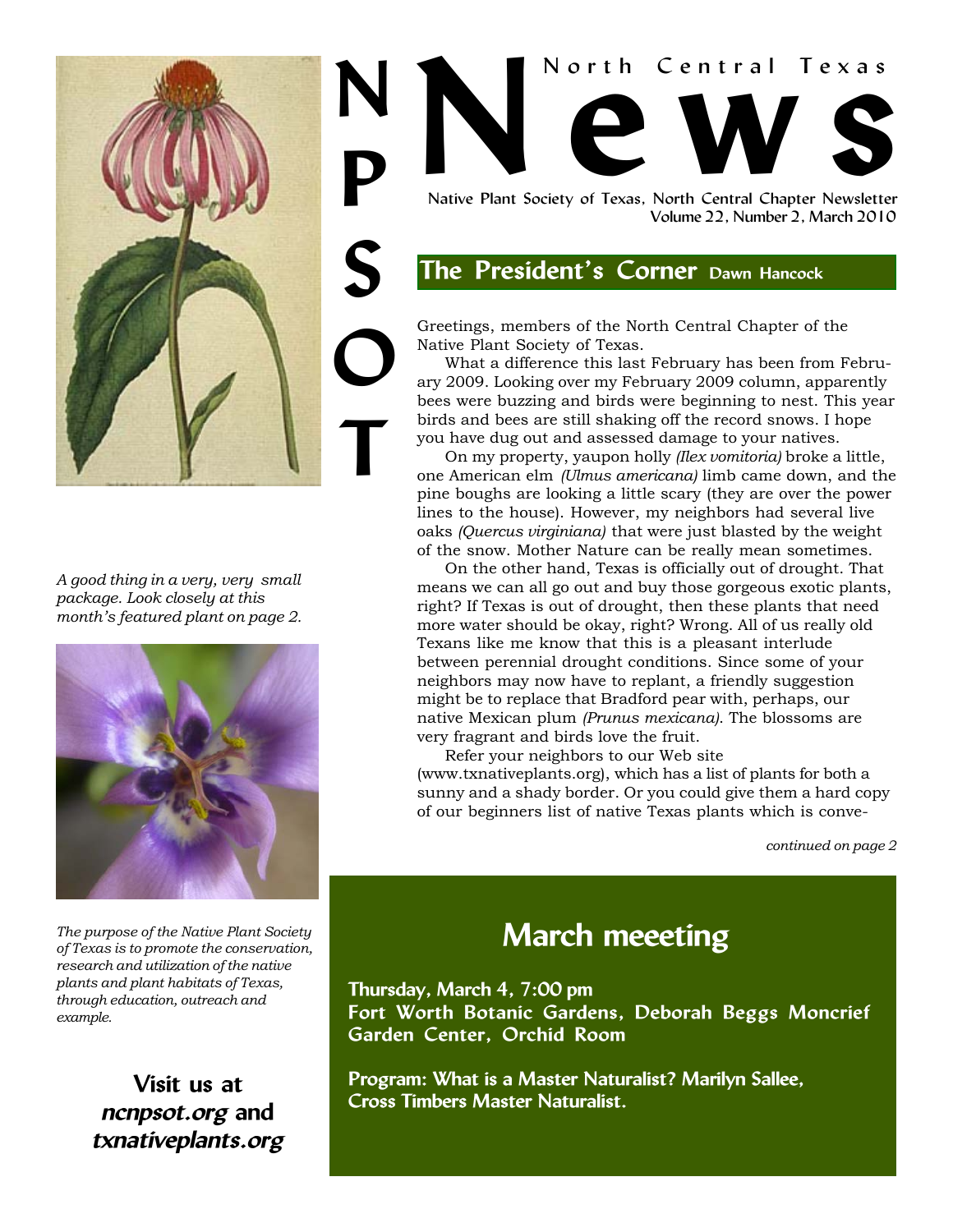## **Plant of the Month Josephine Keeney**

#### Prairie nymph, *Herbertia lahue,* Iridaceae



This adorable flower of the Iris family graces the prairie with its lovely colors from early to mid May.

The grass-like leaves grow from a small bulb and are very inconspicuous except when in bloom.

This is a lovely sight if you are lucky enough to encounter a patch of them.

*From the Wildflower Center Web site:* Easy-to-grow, this shortgrass plant with exotic-looking flowers

makes a miniature clump of narrow foliage to only 2 inches tall. The dark bluelavender flowers are composed of three large oblong petals surrounding a contrasting white eye.

Water: Medium Light Requirement: Part Shade Soil Moisture: Dry Soil Description:



Sandy, Sandy Loam, Medium Loam, Clay Loam, Clay Forms a carpet Wildlife Use: Nectar used by bees

> *Find more native plant information at* www.texasstar.org, *a forum for Texas gardeners dedicated to the cultivation and propagation of Texas native plants.*

### **The President's Corner continued from page 1**

niently divided into all kinds of categories that will help them choose good plants for their needs.

If you are in either a neighborhood association or a homeowner's association, call the president of

the association to suggest a program about saving money on water bills through native plantings. Our chapter has several members who could present such a program.

So, in retrospect, our record snowstorm may be the toe in the doorway to introduce Texas native plants to people unaware of their landscaping value. Happy proselytizing.

## **Return of the Greenhouse**

Gailon Hardin reports that her hoop house fell down completely on February 12. However, on a sunny day almost a week later, it popped back up. A few pieces were broken, but all the plants are safe for the April 10 NPSOT plant sale. By the way, don't miss the next workday at the Southwest Subcourthouse on Wednesday, February 24, starting at 9:30 am.

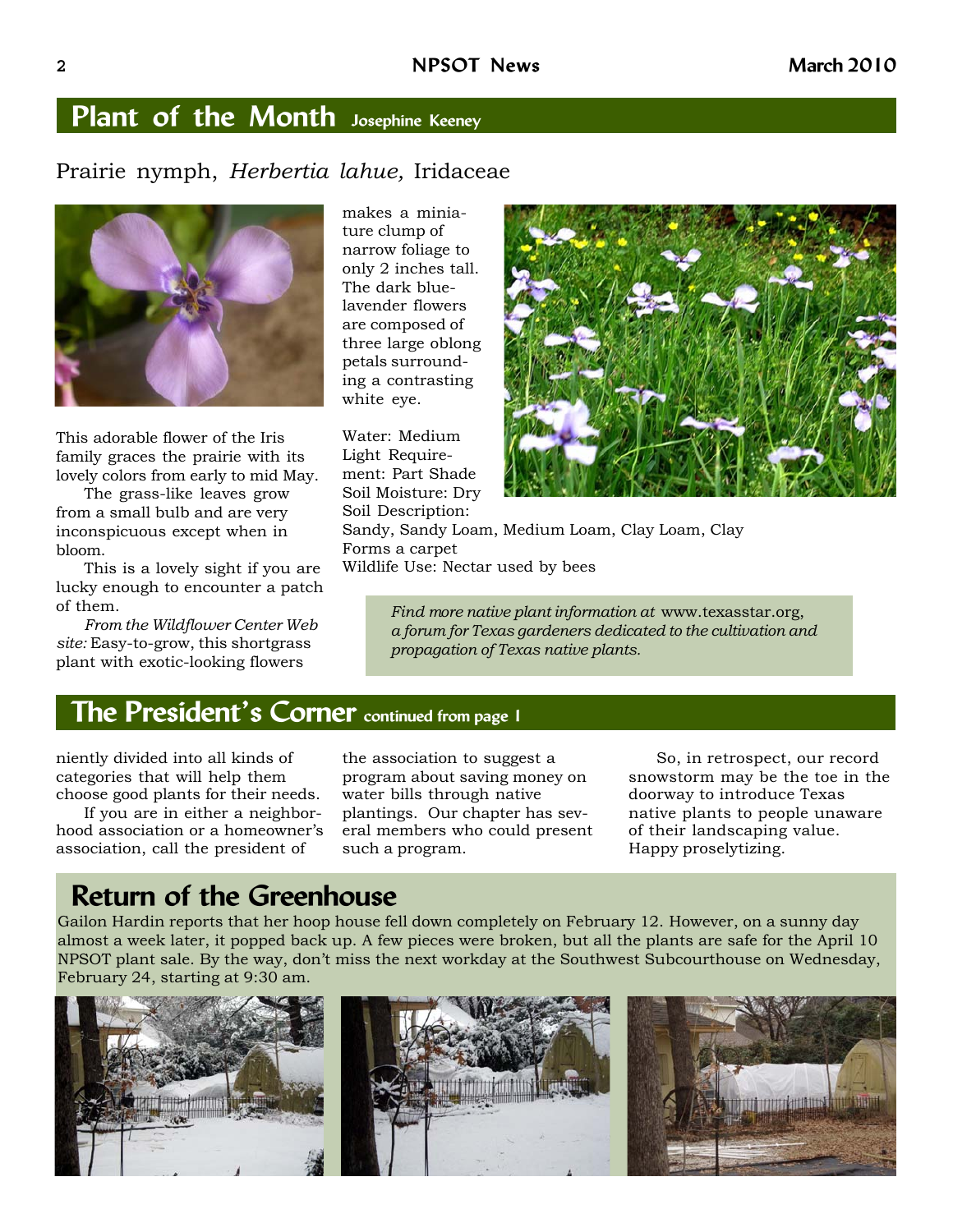## **Butterflies Joann Karges**

#### *The Red Admiral*

It was the Admirable butterfly until sometime in the 19<sup>th</sup> century, when somehow in England and then in North America, it became the Red Admiral.

While its patterns of white and black, and that one red-orange diagonal band across each forewing and one orange-red band at the edge of the each hindwing, are distinctive and easily identifiable, the "red" is hardly predominant.

This is a fairly common butterfly in our area, spending the winter here and breeding through the spring and sometimes early summer, and then again becoming fairly common in the fall. To some extent It is a migratory species, large flocks migrating from one region to another (though not in any way comparable to the Monarch.)

The butterfly is known throughout North America, even in some of the coldest regions, and across most of Europe into North Africa.

While it comes readily to many flowers for nectar, especially perhaps to white ones, it will also seek nutrients from other sources: excrement, sap, rotting fruit, and even carrion.

It is more specialized when it comes to the larval host plant, for it chooses only members of the stinging nettle family,



Urticaceae, in this area *Urtica chamaedryoides,* definitely not one to have in your butterfly garden.

While the young larvae consume the leaves with impunity and the adult bears no toxins or other effects of its prickly food, the plant evolved these urticating hairs to defend itself from just such herbivores. To explain how it affects humans, I quote George Diggs et al. in the *Illustrated Flora of North Central Texas*: "If touched, glass-like hairs on the foliage of this species break off in the skin and act like hypodermic needles;

they release toxins which cause an intense burning sensation; this type of effect is known as contact urticaria."

Enjoy the butterfly—and avoid its host plant.









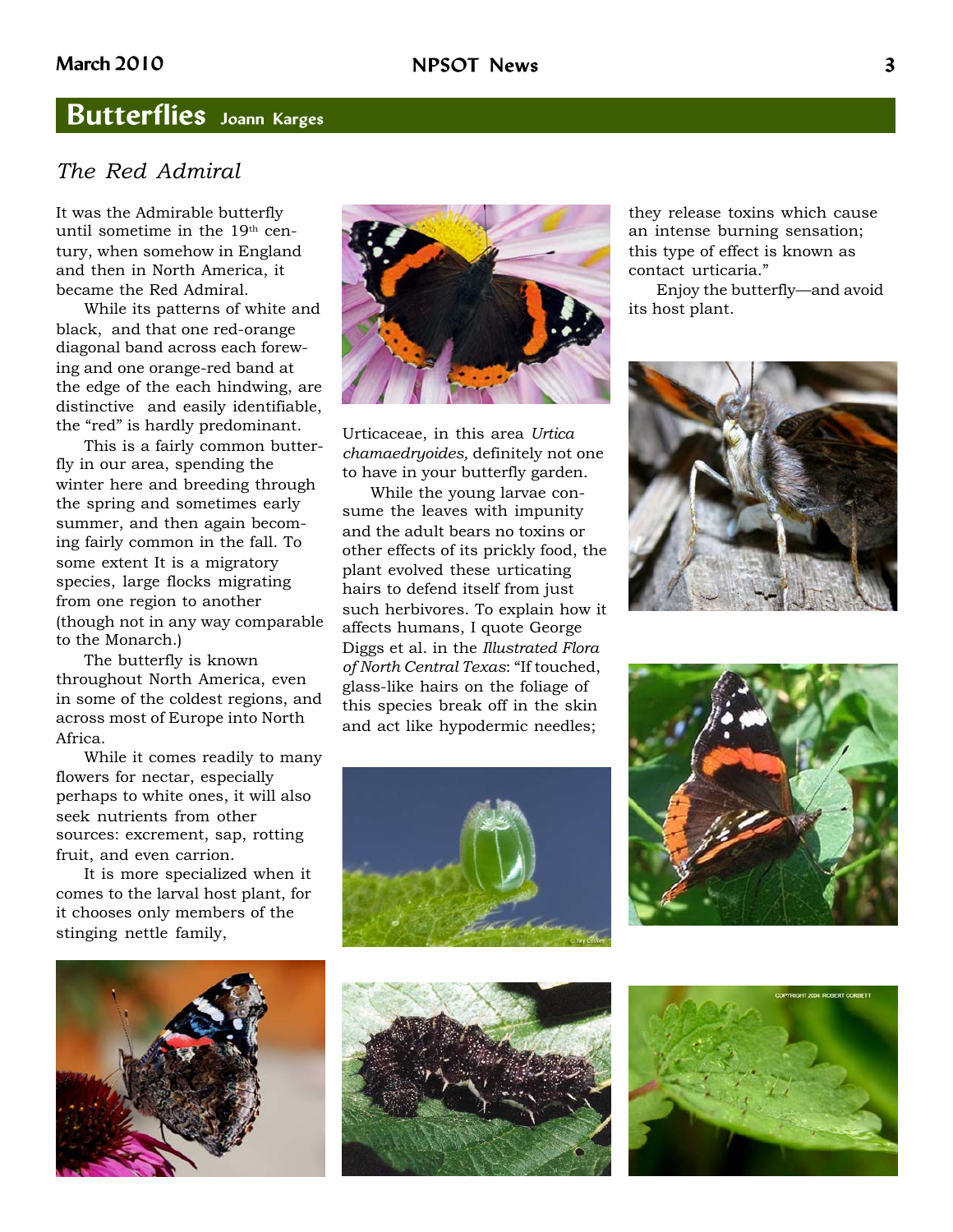## **Let It Snow!**







The recent recordbreaking snowfall transformed our landscape in ways many of us never could have imagined. The snow caused great destruction while revealing a stark new beauty in familiar places.



Thanks to everyone who sent in their winter scenes: Dawn Hancock, Gailon Hardin, Josephine Keeney, Merita Knapp, Diane Parotta, and Rosalie Rogers. There wasn't room for everything, but all of them are appreciated.









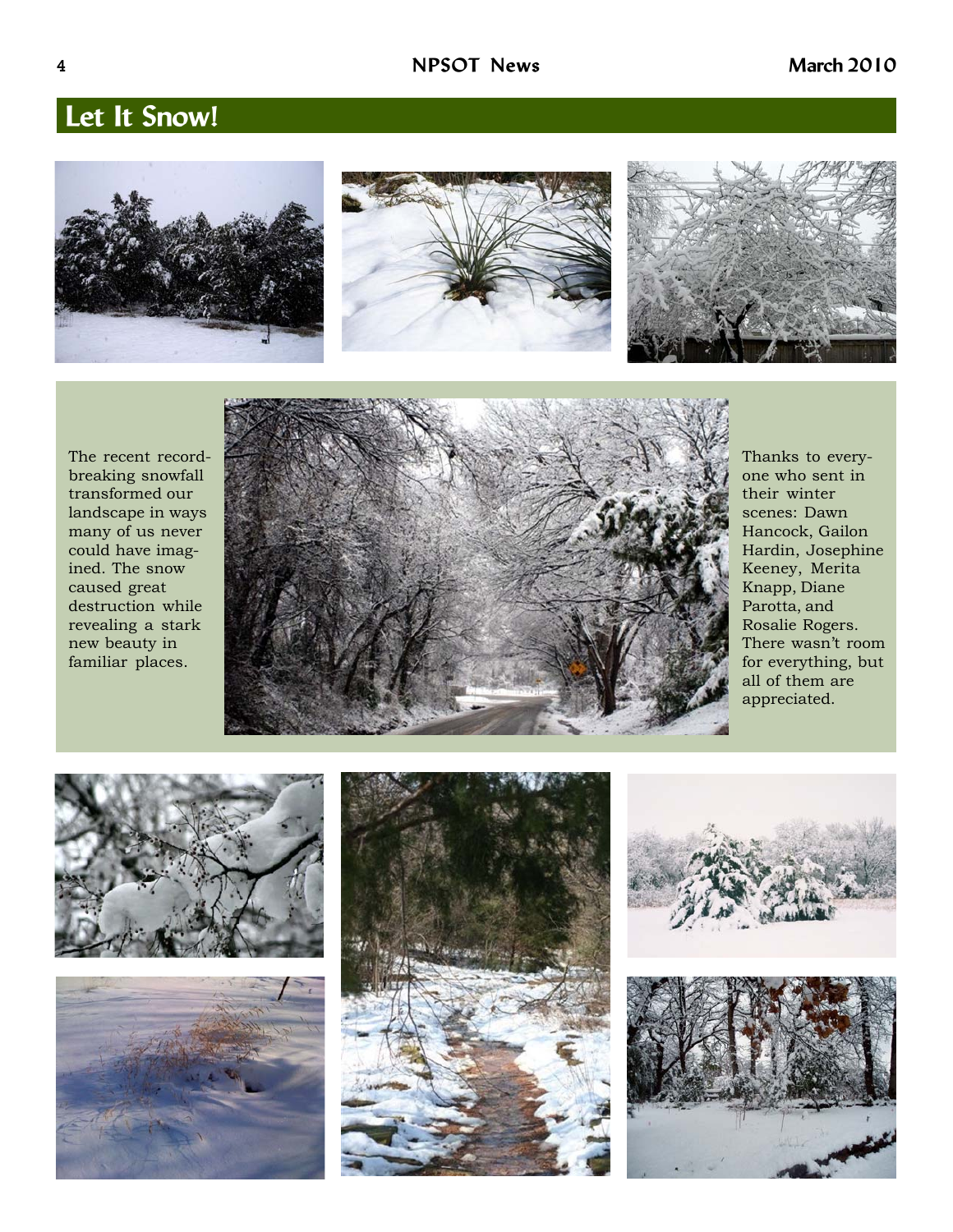## **Southwest Regional Library Garden Devanie Fergus**

The garden at the Southwest Regional Library off Hulen was designed by Jim Leavy, a professional landscaper and member of the Native Plant Society. It was installed in 1997 with over 400 perennial plants being used. This garden is unique in the fact that a partnership was formed with TCMGA and our own Evaline Woodrey has

facilitated care for this garden since that time.

The garden is designed with a circular path and an off shoot which leads to a sheltered alcove with a bench. The circular bed is planted with Lindheimers muhly, blackfoot daisies, guara, and



purple coneflower. The outside ring contains possumhaw holly, Mexican plum, redbud, cenizo, Eve's necklace, lantana, pavonia, coralberry and *Salvia greggii*.

This tranquil island setting provides an opportunity to influence visitors to consider using native

plants to reduce water usage and provide habitat for birds and wildlife. The garden is also home to a Global GPS Cache Hunt site which is an interesting way to bring nongardeners to this setting.

It also provides a calm and tranquil island of beauty in the middle of the hurly-burly and noisy Hulen Mall area. A place to sit and have lunch or read a book checked out from the nearby library. At three in the afternoon it is flooded with a river of school children flowing briefly down the paths from school to library, adding their energy to the wildscape garden.

We tidy the garden on the third Wednesday of every month at 9:00 am. We'd love to have you come join us!

## **NICE! Plant of the Season: Eve's Necklace**

**Description:** Eve's Necklace (*Sophora affinis,* now re-classified to *Styphnolobium affine*), also called Texas Sophora, is native to North Texas and regions south. This understory tree is relatively fast growing, usually reaching 15 to 25 feet tall. Its canopy can reach 20 feet wide at maturity. It has alternate pinnately compound leaves 8 inches long, with many individual leaflets, giving the foliage a delicate appearance. The leaves are deep green on top and somewhat paler on the bottom. Eve's Necklace is deciduous, losing its leaves in the winter.



**Flowers and Fruit:** Eve's Necklace has intensely fragrant spring flowers that bloom for approximately 2 weeks, usually in April. Its white-with-pink blossoms resemble those of pea or wisteria; all are in the legume family. Eve's Necklace takes its name from the showy seed pods that form in the fall and remain on the plant during the winter months after the leaves have fallen from the plant. The black pods are 3 to 6 inches long, resembling beads on a string.

**Planting sites**: Eve's Necklace can be planted in dappled shade to part shade to full sun. It takes well to pruning after it is established, which can be used to shape the tree as desired.

**Watering Instructions**: Eve's Necklace will need supplemental water during the first growing season; after it is established, it will thrive with existing rainfall. It is drought tolerant.

**Comments:** Eve's Necklace is an outstanding addition as an ornamental tree to North Texas gardens. Its fragrant spring flowers are followed by the development of attractive seed pods in the fall,



providing an interesting visual texture in the winter garden. Although considered an understory tree, it is a good size for smaller gardens where large trees might overwhelm the yard. Consider using it as an alternative to tall crepe myrtles.